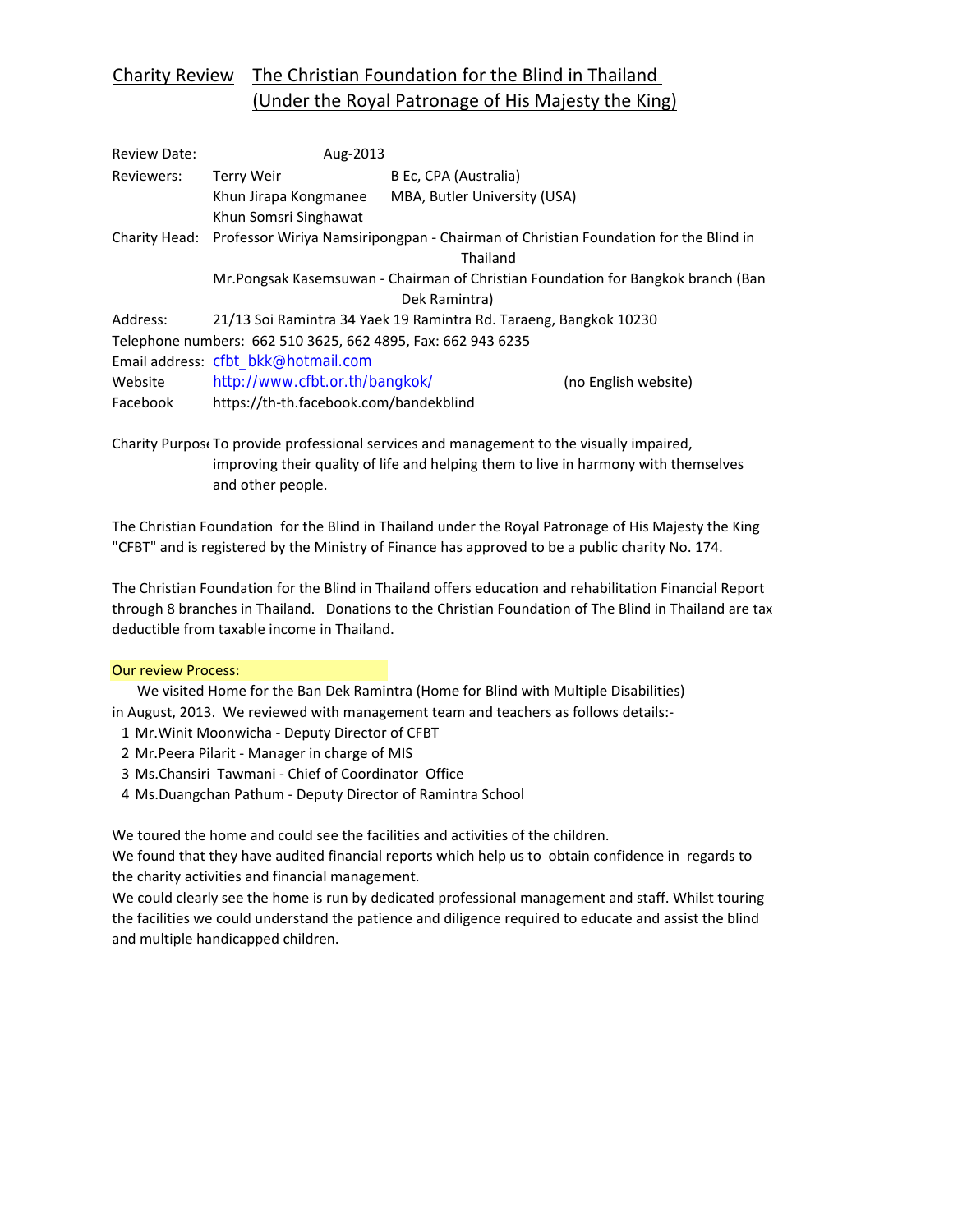|                                                                               | The Christian Foundation for the Blind in Thailand offers education and |          |       |
|-------------------------------------------------------------------------------|-------------------------------------------------------------------------|----------|-------|
| rehabilitation Financial Report through 8 branches in Thailand as follows.    |                                                                         | 2012     |       |
|                                                                               |                                                                         | Children | Staff |
|                                                                               | 1 Educational Center for the Blind (CFBT Khon Kaen)                     | 144      | 35    |
| 2 Home for the Multiple Handicapped Blind Children (CFBT Bangkok)             |                                                                         | 60       | 40    |
| 3 Educational Service Center for the Blind (CFBT Nakorn Ratchasima)           |                                                                         | 73       | 40    |
| 4 Educational and Rehabilitation Center for the Blind (CFBT Roi-et)           |                                                                         | 144      | 36    |
| 5 School for the Blind and Multiple Handicapped Blind Children (CFBT Lopburi) |                                                                         | 61       | 31    |
| 6 Thammasakorn School for the Blind Hadyai (CFBT Songkhla)                    |                                                                         | 77       |       |
|                                                                               | 7 Thamik Vitaya School for the Blind (CFBT Petchaburi)                  | 45       |       |
| 8 Educational Service Center for the Blind (CFBT Nakorn Nayok)                |                                                                         | 62       | 34    |
| Total blind children who attend the project                                   |                                                                         | 666      |       |
| Remark :                                                                      | Number children: From annual report year 2012                           |          |       |

Number staff : From website of CFBT'S branch

#### Background to the Need for the Charities Support:

The Christian Foundation for the Blind in Thailand (Under the Royal Patronage of His Majesty the King) was found in 1978 by Mr.Prayat Punong-one, a blind teacher. The first thirteen students were taught and supported by Mr.Prayat. The success of the first thirteen students bring the CFBT expand its work to all regions in Thailand and has register.

Year 2009, the home for the Blind with Multiple Disabilities was changed the name to be "Ban Dek Ramintra School" on 16 May 2009 by HRH Princess Srirasm, the Royal Consort to the Crown Prince of Thailand at the opening ceremony.

The home for blind with Multiple Disabilities (Bangkok Branch) is the project of Christian Foundation for the blind in Thailand, under the Royal Patronage of Majesty.

 In 1985, the foundation started with 40 blind boys and girls from the education center for the blind in Khon Kaen. They volunteered for a walkathon and carried the banner with a message "WE STILL HAVE HOPE", their main purpose was to make public awareness of the abilities of blind people to study, work, and live like other people in our society. They walked 450 kilometers from Khon Kaen to Bangkok.

 Because of this activity, the foundation received many responses from kind donors, including the Christoffel Blindenmission (CBM) from Germany, which has been most generous, and donated funds to build and staff the foundation's facilities.

 In 1986, they bought a house for the blind with multiple disabilities children. The first priority was taking care of the blind children with multiple disabilities from the over-crowded government.

 In 1988, five small bungalows were built to afford family‐type living, with ten children per house and a housemaster/ teacher. Food and medical care, physical and emotional rehabilitation are the primary needs targeted for the children at the home. The training is an emphasis on daily living skills, so the children can be as independent as possible (depending on the level of their physically and intellectually problems). Educational opportunities and training are also provided.

 The CBM has kindly supported the project for many years, but is now helping out in neighboring countries such as Cambodia, Laos, Vietnam and Myanmar. Since 1997, The Multiply Handicapped Blind Children has been dependent on full support from local and private donors.

 At present, the Home cares for 64 kids ranging in age from 2 to 15 years of age. The school Home Ramintra is for invention and development opportunities, the lack of options for seating and standing in society. This study conducted in a boarding school for students from pre‐kindergarten grade 6, aged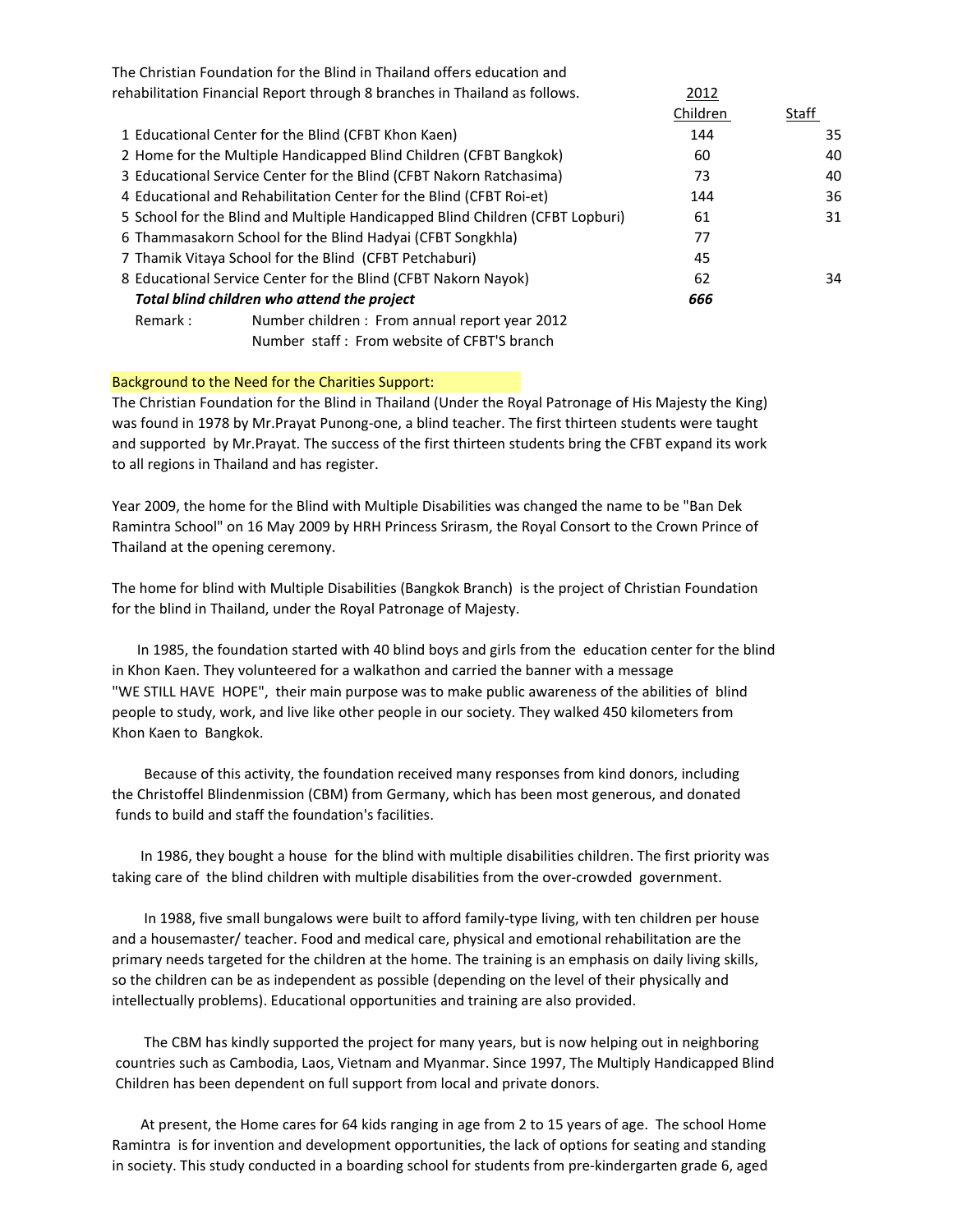2 years to 16 years and then they are sent to study at the School of education of the Blind with multiple disabilities in Lopburi until the end of grade 3. The children which have ability to study at higher levels will have the opportunity to study in other schools of the Foundation or vocational training for blind with multiple disabilities in Nakhon Nayok.

| Description of Activities for 8 branches:                               |          |       |
|-------------------------------------------------------------------------|----------|-------|
| The blind children need special care and train as follows:-             | Children | Staff |
| 1 Providing care about the rehabilitation and development of children   | 473      |       |
| can help themselves in the daily routine.                               |          |       |
| 2 Encourage blind children to social reality, from education by sending | 225      |       |
| their children to school with normal children.                          |          |       |
| 3 Provide scholarships to blind students at higher education            | 89       |       |
| 4 Provide learning, instruction to teachers and students                |          |       |
| 5 Promote and improve the quality of life for the blind children        | 596      |       |
| 6 Provide the rehabilitation of the blind children in community.        | 333      |       |
| 7 Take caring for the blind children with multiple disabilities.        | 218      |       |
| 8 Establish the school to teach scientific for blind children           | 19       |       |
| 9 The future mission is to teach the blind children with deaf.          |          |       |

#### Primary Supporting Organisations:

- 1 To provide budgets from government (count for head count of children).
- 2 To appeal the supporting from the public donors directly more than 50% of donation.

### CFBT's Fund Raising, benefit and volunteer Programs

- 1. Donation of money
- 2. Donations of supplies (Dried foods, supplies such as soap, shampoo, toothpaste etc. and teaching equipments such as Braille paper, blank tape etc.)
- 3. Treat children the meals at the home (breakfast, lunch and dinner)
- 4. Join and participate in some activities like volunteers to help efforts:
	- ‐ Public holidays, New Year, Children's day and Songkran, Loy Krathong, etc.
	- ‐Participation in youth camps, Rehabilitation and Therapy Camps
	- ‐Visiting public facilities such as parks, fresh market, Shopping Center, Temples and schools.

| Media Articles: | web.stagram.com/location/1752957 |
|-----------------|----------------------------------|
| (Examples)      | cfbtbkk.blogspot.com/            |

## Key Performance Indicators **Rating Science Indicators** Rating Rating Rating Rating Rating Rating Rating Rating Rating Rating Rating Rating Rating Rating Rating Rating Rating Rating Rating Rating Rating Rating Rating Rating

Administrative Expense efficiency (lower better)

Fund Raising Expense efficiency (lower better) 0